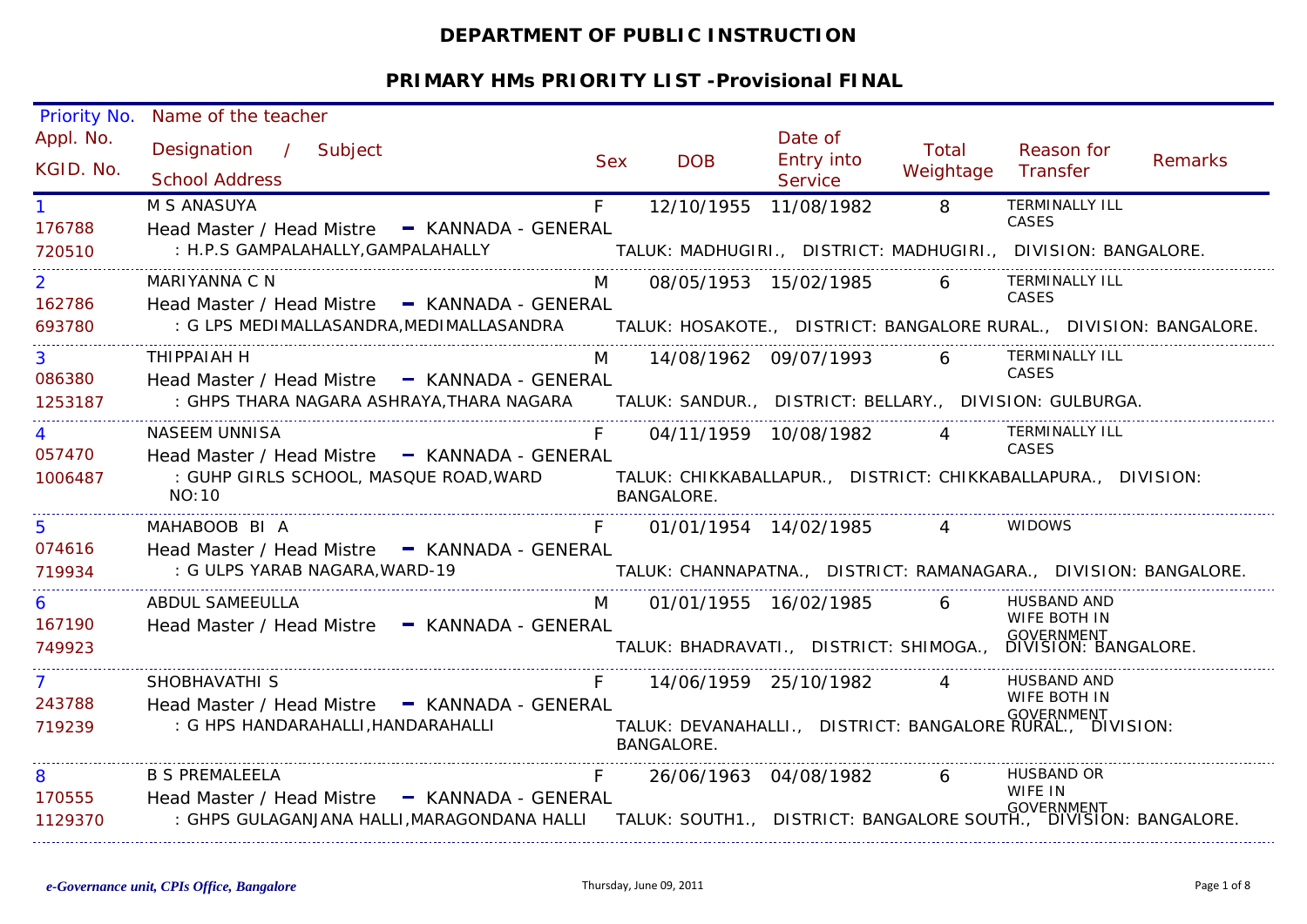| Priority No.                         | Name of the teacher                                                                                              |            |                                                                                    |                                  |                    |                                                   |         |
|--------------------------------------|------------------------------------------------------------------------------------------------------------------|------------|------------------------------------------------------------------------------------|----------------------------------|--------------------|---------------------------------------------------|---------|
| Appl. No.<br>KGID. No.               | Designation / Subject<br><b>School Address</b>                                                                   | <b>Sex</b> | <b>DOB</b>                                                                         | Date of<br>Entry into<br>Service | Total<br>Weightage | Reason for<br>Transfer                            | Remarks |
| 9<br>221923<br>1937972               | <b>KRISHNAMURTHY R</b><br>Head Master / Head Mistre - KANNADA - GENERAL<br>: GUPS, GANDIBAGILU, NERIA            | M          | 29/07/1960                                                                         | 01/08/2002                       | $5^{\circ}$        | <b>HUSBAND OR</b><br>WIFE IN<br><b>GOVERNMENT</b> |         |
| 10.<br>093799<br>582559              | PREMAVATHI B PATIL<br>Head Master / Head Mistre - KANNADA - GENERAL<br>: GMHPS STATION ROAD KOPPAL, WARD 25      |            | TALUK: KOPPAL., DISTRICT: KOPPAL., DIVISION: GULBURGA.                             | 01/05/1960 26/12/1979            | 14                 | <b>OTHER CASES</b><br><b>WOMEN</b>                |         |
| 11<br>056058<br>536802               | SIDDAMMA M L<br>Head Master / Head Mistre - KANNADA - GENERAL<br>: GHPS M G DIBBA, CHANNASAMUDRA                 |            | TALUK: HOSADURGA., DISTRICT: CHITRADURGA., DIVISION: BANGALORE.                    | 01/03/1955 25/11/1978            | 12 <sup>7</sup>    | OTHER CASES<br><b>WOMEN</b>                       |         |
| 12 <sup>2</sup><br>239833<br>468769  | RAZIA KHANAM<br>Cluster Resource Person ( - URDU - GENERAL<br>: CRC, CHIKKABALLAPUR, CRC, CHIKKABALLAPUR         |            | TALUK: CHIKKABALLAPUR., DISTRICT: CHIKKABALLAPURA., DIVISION:<br><b>BANGALORE.</b> | 01/01/1956 26/10/1976            | <b>10</b>          | OTHER CASES<br><b>WOMEN</b>                       |         |
| 13 <sup>°</sup><br>239776<br>1160875 | RAJAMMA C<br>Head Master / Head Mistre - KANNADA - GENERAL<br>: G HPS CHIKKA<br>GATTIGANABBE, CHIKKAGATTIGANABBE |            | TALUK: HOSAKOTE., DISTRICT: BANGALORE RURAL., DIVISION: BANGALORE.                 | 01/05/1962 09/08/1989            | 10                 | <b>OTHER CASES</b><br><b>WOMEN</b>                |         |
| 14<br>124485<br>638612               | NADIMABANU SAYED SADULLA<br>Head Master / Head Mistre - URDU - GENERAL<br>: U H P S GOUDALLI, GOUDALLI           | $F -$      | TALUK: SIRSI., DISTRICT: SIRSI., DIVISION: BELGAUM.                                | 18/07/1957 10/08/1981            | 8                  | <b>OTHER CASES</b><br><b>WOMEN</b>                |         |
| 15<br>062343<br>1162894              | SHARADAMMA K<br>Head Master / Head Mistre - KANNADA - GENERAL<br>: G HPS ANAMANAHALLI,ANAMANAHALLI               | F          | TALUK: KANAKAPURA., DISTRICT: RAMANAGARA., DIVISION: BANGALORE.                    | 12/07/1963 16/02/1985            | 8                  | <b>OTHER CASES</b><br><b>WOMEN</b>                |         |
| 16<br>132009<br>1161444              | NAGAMMA<br>Head Master / Head Mistre - KANNADA - GENERAL<br>: G HPS DASARAHALLI,DASARAHALLI                      |            | TALUK: DEVANAHALLI., DISTRICT: BANGALORE RURAL., DIVISION:<br>BANGALORE.           | 01/08/1963 02/11/1989            | 6                  | OTHER CASES<br><b>WOMEN</b>                       |         |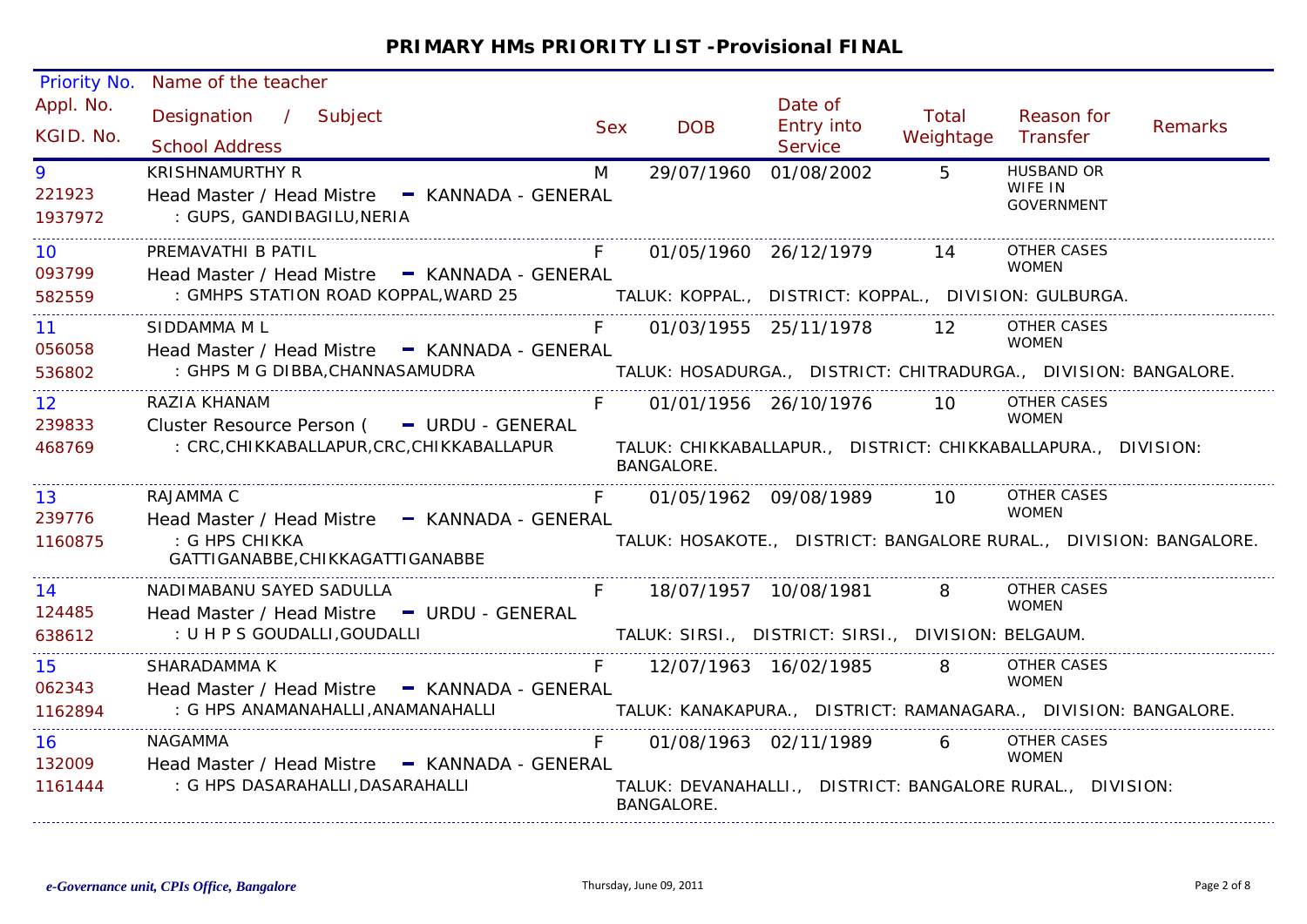| <b>Priority No.</b>       | Name of the teacher                                                                                                                                 |            |                                                                  |                                         |                    |                                    |         |
|---------------------------|-----------------------------------------------------------------------------------------------------------------------------------------------------|------------|------------------------------------------------------------------|-----------------------------------------|--------------------|------------------------------------|---------|
| Appl. No.<br>KGID. No.    | Designation / Subject<br><b>School Address</b>                                                                                                      | <b>Sex</b> | <b>DOB</b>                                                       | Date of<br>Entry into<br><b>Service</b> | Total<br>Weightage | Reason for<br>Transfer             | Remarks |
| 17 <sup>2</sup><br>089725 | <b>KAVERAMMA P</b><br>Head Master / Head Mistre - KANNADA - GENERAL                                                                                 | $F =$      | 10/02/1966 04/01/1990                                            |                                         | $\overline{6}$     | <b>OTHER CASES</b><br><b>WOMEN</b> |         |
| 1462011                   | : GUPS BEVINAHALLI, BEVINAHALLI                                                                                                                     |            | TALUK: SIRA., DISTRICT: MADHUGIRI., DIVISION: BANGALORE.         |                                         |                    |                                    |         |
| 18<br>020163              | M SHARAZ BEGUM<br>Head Master / Head Mistre - KANNADA - GENERAL                                                                                     |            |                                                                  | 05/06/1963 17/08/1993                   | 6 - 10             | <b>OTHER CASES</b><br><b>WOMEN</b> |         |
| 1116753                   | : G UHPS MEDIMALLASADNRA, MEDIMALLASANDRA TALUK: HOSAKOTE., DISTRICT: BANGALORE RURAL., DIVISION: BANGALORE.                                        |            |                                                                  |                                         |                    |                                    |         |
| 19<br>221972<br>738226    | NAGARATHNA M S<br>Head Master / Head Mistre - KANNADA - GENERAL<br>: GHPS KOWSHIKA,KAWSHIKA                                                         |            |                                                                  | 14/07/1961 11/08/1982 4.5               |                    | <b>OTHER CASES</b><br><b>WOMEN</b> |         |
| 20<br>023338              | <b>SHOBHA</b><br>Head Master / Head Mistre - KANNADA - GENERAL                                                                                      | F          |                                                                  | 15/04/1968 09/03/1989 4                 |                    | OTHER CASES<br><b>WOMEN</b>        |         |
| 1125318                   | : GLPS UJJANAKUNTE, UJJANAKUNTE                                                                                                                     |            | TALUK: SIRA., DISTRICT: MADHUGIRI., DIVISION: BANGALORE.         |                                         |                    |                                    |         |
| 21<br>200428              | GIRIJAMMA M<br>Head Master / Head Mistre - KANNADA - GENERAL                                                                                        |            |                                                                  | 20/02/1969 07/06/1990 4                 |                    | OTHER CASES<br><b>WOMEN</b>        |         |
| 1165606                   | : G HPS BHOOHALLI, BHOOHALLI                                                                                                                        |            | TALUK: CHANNAPATNA., DISTRICT: RAMANAGARA., DIVISION: BANGALORE. |                                         |                    |                                    |         |
| 22 <sub>2</sub><br>176932 | MAHEJABEENUNNISA<br>Head Master / Head Mistre - KANNADA - GENERAL                                                                                   |            |                                                                  | 26/04/1964 22/01/1996                   |                    | OTHER CASES<br><b>WOMEN</b>        |         |
| 1819888                   | : HPS J.G.HALLI(U),JAVANAGONDANAHALLI                 TALUK: HIRIYUR.,  DISTRICT: CHITRADURGA.,  DIVISION: BANGALORE.                               |            |                                                                  |                                         |                    |                                    |         |
| 23<br>039695<br>558016    | <b>MOULALI</b><br>Head Master / Head Mistre - KANNADA - GENERAL<br>: GHPS GARUDANAGIRI, BASAVANAHALLY                                               | M          |                                                                  | 18/07/1959 25/09/1980 16                |                    | OTHER CASES MEN                    |         |
| 24                        | SANNEERAPPA H                                                                                                                                       | M          |                                                                  | 02/04/1954 06/10/1982 14                |                    | OTHER CASES MEN                    |         |
| 124624<br>731830          | Head Master / Head Mistre - KANNADA - GENERAL<br>: HPS RANGANATHAPURA, RANGANATHAPURA TALUK: HIRIYUR., DISTRICT: CHITRADURGA., DIVISION: BANGALORE. |            |                                                                  |                                         |                    |                                    |         |
| 25<br>246165              | A D MANJAPPA<br>Head Master / Head Mistre - KANNADA - GENERAL                                                                                       | M          |                                                                  | 06/02/1962 07/06/1985 14                |                    | OTHER CASES MEN                    |         |
| 1754310                   |                                                                                                                                                     |            | TALUK: BHADRAVATI., DISTRICT: SHIMOGA., DIVISION: BANGALORE.     |                                         |                    |                                    |         |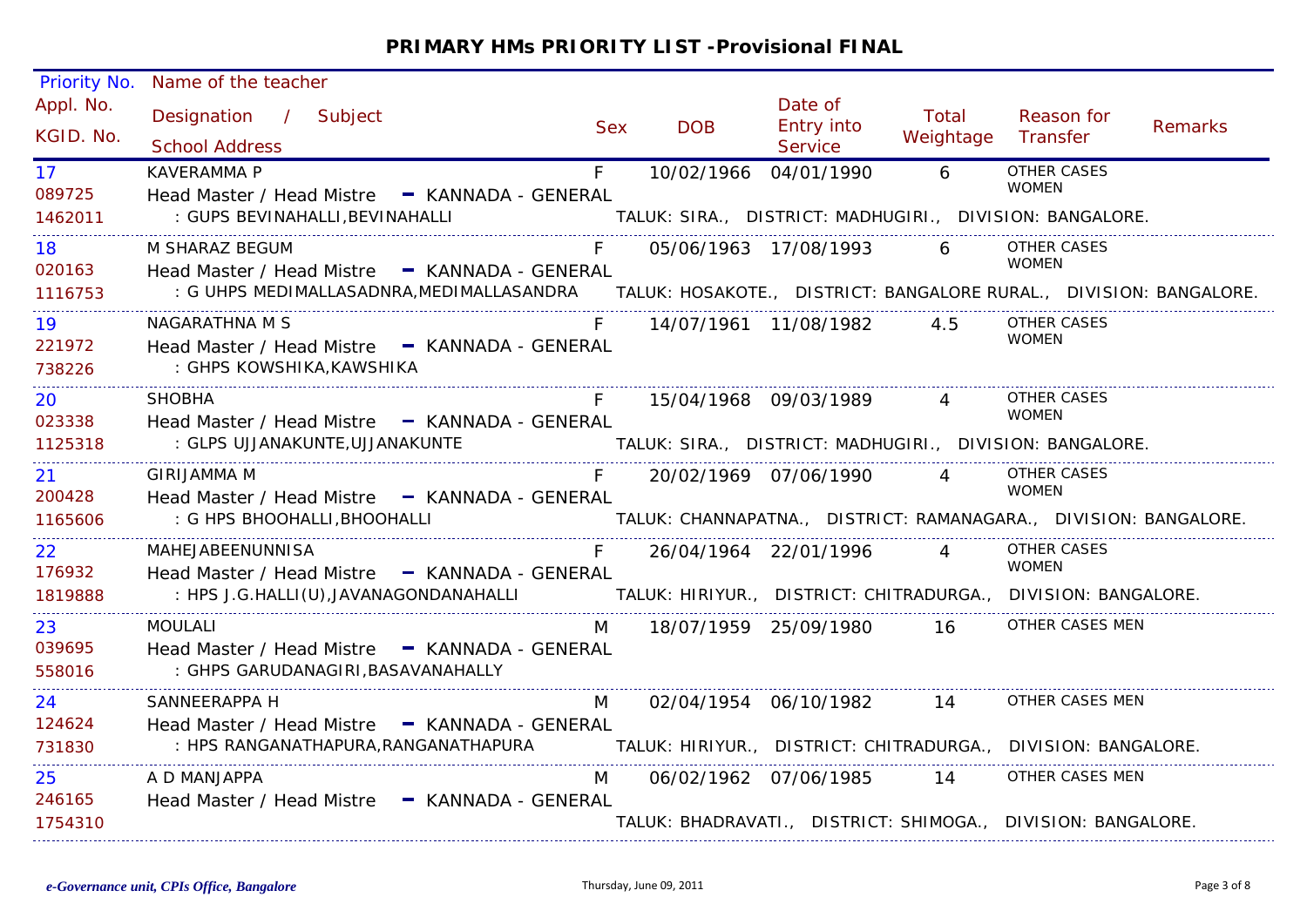| Name of the teacher                            |                      |                                                                                                                                                                                                                                                                                                                                                                                                                                           |                                        |                       |                                                                            |                                                                                                                                                                                                                                                                                                                                                                                                                                                                                                                                                                                                                                                                                     |
|------------------------------------------------|----------------------|-------------------------------------------------------------------------------------------------------------------------------------------------------------------------------------------------------------------------------------------------------------------------------------------------------------------------------------------------------------------------------------------------------------------------------------------|----------------------------------------|-----------------------|----------------------------------------------------------------------------|-------------------------------------------------------------------------------------------------------------------------------------------------------------------------------------------------------------------------------------------------------------------------------------------------------------------------------------------------------------------------------------------------------------------------------------------------------------------------------------------------------------------------------------------------------------------------------------------------------------------------------------------------------------------------------------|
| Designation / Subject<br><b>School Address</b> | <b>Sex</b>           | <b>DOB</b>                                                                                                                                                                                                                                                                                                                                                                                                                                | Date of<br>Entry into<br>Service       | Total<br>Weightage    | Reason for<br>Transfer                                                     | <b>Remarks</b>                                                                                                                                                                                                                                                                                                                                                                                                                                                                                                                                                                                                                                                                      |
| HA HANUMANTHAIAH                               | M                    | 20/06/1961                                                                                                                                                                                                                                                                                                                                                                                                                                | 10/06/1985                             | 12                    |                                                                            |                                                                                                                                                                                                                                                                                                                                                                                                                                                                                                                                                                                                                                                                                     |
|                                                |                      |                                                                                                                                                                                                                                                                                                                                                                                                                                           |                                        |                       |                                                                            |                                                                                                                                                                                                                                                                                                                                                                                                                                                                                                                                                                                                                                                                                     |
| : G HPS CHAKRABHAVI, CHAKRABHAVI               |                      |                                                                                                                                                                                                                                                                                                                                                                                                                                           |                                        |                       |                                                                            |                                                                                                                                                                                                                                                                                                                                                                                                                                                                                                                                                                                                                                                                                     |
| P RAJAPPA                                      | M                    |                                                                                                                                                                                                                                                                                                                                                                                                                                           |                                        | 10                    |                                                                            |                                                                                                                                                                                                                                                                                                                                                                                                                                                                                                                                                                                                                                                                                     |
|                                                |                      |                                                                                                                                                                                                                                                                                                                                                                                                                                           |                                        |                       |                                                                            |                                                                                                                                                                                                                                                                                                                                                                                                                                                                                                                                                                                                                                                                                     |
|                                                |                      |                                                                                                                                                                                                                                                                                                                                                                                                                                           |                                        |                       |                                                                            |                                                                                                                                                                                                                                                                                                                                                                                                                                                                                                                                                                                                                                                                                     |
| KEMPEGOWDA                                     | M                    |                                                                                                                                                                                                                                                                                                                                                                                                                                           |                                        |                       |                                                                            |                                                                                                                                                                                                                                                                                                                                                                                                                                                                                                                                                                                                                                                                                     |
|                                                |                      |                                                                                                                                                                                                                                                                                                                                                                                                                                           |                                        |                       |                                                                            |                                                                                                                                                                                                                                                                                                                                                                                                                                                                                                                                                                                                                                                                                     |
|                                                |                      |                                                                                                                                                                                                                                                                                                                                                                                                                                           |                                        |                       |                                                                            |                                                                                                                                                                                                                                                                                                                                                                                                                                                                                                                                                                                                                                                                                     |
| SHIVALINGAPPA M                                | M                    |                                                                                                                                                                                                                                                                                                                                                                                                                                           |                                        | 10                    |                                                                            |                                                                                                                                                                                                                                                                                                                                                                                                                                                                                                                                                                                                                                                                                     |
| : GHPS K KANABUR, K. KANABUR                   |                      |                                                                                                                                                                                                                                                                                                                                                                                                                                           |                                        |                       |                                                                            |                                                                                                                                                                                                                                                                                                                                                                                                                                                                                                                                                                                                                                                                                     |
| NAGARAJU K G                                   | M                    |                                                                                                                                                                                                                                                                                                                                                                                                                                           |                                        |                       |                                                                            |                                                                                                                                                                                                                                                                                                                                                                                                                                                                                                                                                                                                                                                                                     |
|                                                |                      |                                                                                                                                                                                                                                                                                                                                                                                                                                           |                                        |                       |                                                                            |                                                                                                                                                                                                                                                                                                                                                                                                                                                                                                                                                                                                                                                                                     |
| : G HPS BIDALURU, BIDALURU                     |                      |                                                                                                                                                                                                                                                                                                                                                                                                                                           |                                        |                       |                                                                            |                                                                                                                                                                                                                                                                                                                                                                                                                                                                                                                                                                                                                                                                                     |
| M NARAYANASWAMY                                | M                    |                                                                                                                                                                                                                                                                                                                                                                                                                                           |                                        |                       |                                                                            |                                                                                                                                                                                                                                                                                                                                                                                                                                                                                                                                                                                                                                                                                     |
|                                                |                      |                                                                                                                                                                                                                                                                                                                                                                                                                                           |                                        |                       |                                                                            |                                                                                                                                                                                                                                                                                                                                                                                                                                                                                                                                                                                                                                                                                     |
|                                                |                      |                                                                                                                                                                                                                                                                                                                                                                                                                                           |                                        |                       |                                                                            |                                                                                                                                                                                                                                                                                                                                                                                                                                                                                                                                                                                                                                                                                     |
| <b>VENKATESH M</b>                             | M                    |                                                                                                                                                                                                                                                                                                                                                                                                                                           |                                        |                       |                                                                            |                                                                                                                                                                                                                                                                                                                                                                                                                                                                                                                                                                                                                                                                                     |
|                                                |                      |                                                                                                                                                                                                                                                                                                                                                                                                                                           |                                        |                       |                                                                            |                                                                                                                                                                                                                                                                                                                                                                                                                                                                                                                                                                                                                                                                                     |
|                                                |                      |                                                                                                                                                                                                                                                                                                                                                                                                                                           |                                        |                       |                                                                            |                                                                                                                                                                                                                                                                                                                                                                                                                                                                                                                                                                                                                                                                                     |
| M NARAYANAPPA                                  | M                    |                                                                                                                                                                                                                                                                                                                                                                                                                                           |                                        |                       |                                                                            |                                                                                                                                                                                                                                                                                                                                                                                                                                                                                                                                                                                                                                                                                     |
|                                                |                      |                                                                                                                                                                                                                                                                                                                                                                                                                                           |                                        |                       |                                                                            |                                                                                                                                                                                                                                                                                                                                                                                                                                                                                                                                                                                                                                                                                     |
| : G HPS MANGADAHALLI, MANGADAHALLI             |                      |                                                                                                                                                                                                                                                                                                                                                                                                                                           |                                        |                       |                                                                            |                                                                                                                                                                                                                                                                                                                                                                                                                                                                                                                                                                                                                                                                                     |
|                                                | : GHPS. SOKKE, SOKKE | Head Master / Head Mistre - KANNADA - GENERAL<br>Head Master / Head Mistre - KANNADA - GENERAL<br>Head Master / Head Mistre - KANNADA - GENERAL<br>: G HPS MANIGANAHALLI, MANIGANAHALLI<br>Head Master / Head Mistre - KANNADA - GENERAL<br>Head Master / Head Mistre - KANNADA - GENERAL<br>Non Graduate HM ( NGHM - KANNADA - GENERAL<br>Head Master / Head Mistre - KANNADA - GENERAL<br>Head Master / Head Mistre - KANNADA - GENERAL | <b>BANGALORE.</b><br><b>BANGALORE.</b> | 21/09/1954 12/08/1982 | 22/02/1958 01/08/1979<br>12/08/1952 12/02/1985 10<br>20/03/1966 16/08/1988 | OTHER CASES MEN<br>TALUK: MAGADI., DISTRICT: RAMANAGARA., DIVISION: BANGALORE.<br>OTHER CASES MEN<br>OTHER CASES MEN<br>TALUK: MAGADI.,  DISTRICT: RAMANAGARA.,  DIVISION: BANGALORE.<br>OTHER CASES MEN<br>20/05/1956 09/07/1979 8<br>OTHER CASES MEN<br>TALUK: DEVANAHALLI., DISTRICT: BANGALORE RURAL., DIVISION:<br>01/06/1959 20/12/1980 8 OTHER CASES MEN<br>TALUK: DEVANAHALLI., DISTRICT: BANGALORE RURAL., DIVISION:<br>25/06/1957 13/07/1981 8<br>OTHER CASES MEN<br>: GHPS BADAMAKANAHALLI, BADAMAKANAHALLI TALUK: BANGARAPETE., DISTRICT: KOLAR., DIVISION: BANGALORE.<br>8 - 10<br>OTHER CASES MEN<br>TALUK: CHANNAPATNA., DISTRICT: RAMANAGARA., DIVISION: BANGALORE. |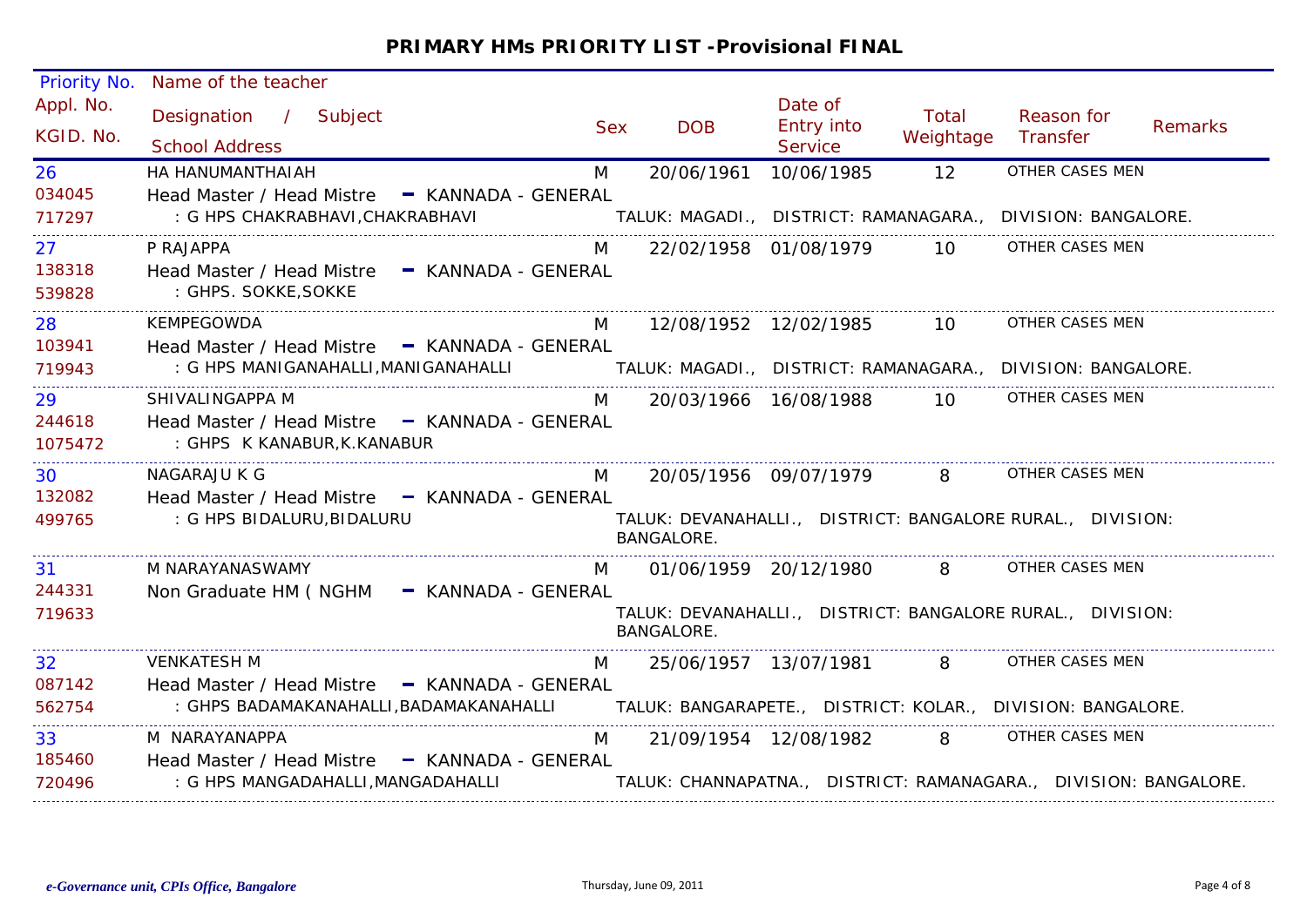| Priority No.           | Name of the teacher                                                                                                        |            |                   |                                         |                    |                                                                 |         |
|------------------------|----------------------------------------------------------------------------------------------------------------------------|------------|-------------------|-----------------------------------------|--------------------|-----------------------------------------------------------------|---------|
| Appl. No.<br>KGID. No. | Designation / Subject<br><b>School Address</b>                                                                             | <b>Sex</b> | <b>DOB</b>        | Date of<br><b>Entry into</b><br>Service | Total<br>Weightage | Reason for<br>Transfer                                          | Remarks |
| 34                     | <b>GANGADHARAPPA N</b>                                                                                                     | M          | 05/03/1955        | 25/10/1982                              | 8 <sup>8</sup>     | OTHER CASES MEN                                                 |         |
| 245844<br>695435       | Head Master / Head Mistre - KANNADA - GENERAL<br>: GHPS NAGAMANGALA, NAGAMANGALA                                           |            | <b>BANGALORE.</b> |                                         |                    | TALUK: SIDLAGHATTA., DISTRICT: CHIKKABALLAPURA., DIVISION:      |         |
| 35                     | NATASHEKARA T                                                                                                              | M          |                   |                                         |                    | 05/06/1956 29/10/1982 8 OTHER CASES MEN                         |         |
| 062274                 | Head Master / Head Mistre - KANNADA - GENERAL                                                                              |            |                   |                                         |                    |                                                                 |         |
| 720058                 |                                                                                                                            |            |                   |                                         |                    |                                                                 |         |
| 36                     | G SHIVARUDRAPPA                                                                                                            |            |                   |                                         |                    | M 23/10/1952 05/02/1985 8 OTHER CASES MEN                       |         |
| 076960                 | Head Master / Head Mistre - KANNADA - GENERAL                                                                              |            |                   |                                         |                    |                                                                 |         |
| 749305                 | : HPS - KAMSAGARA,KAMSAGARA                                                                                                |            |                   |                                         |                    | TALUK: CHANNAGIRI., DISTRICT: DAVANAGERE., DIVISION: BANGALORE. |         |
| 37                     | M R THIPPESHAPPA                                                                                                           |            |                   |                                         |                    | M 06/02/1954 07/02/1985 8 OTHER CASES MEN                       |         |
| 223902                 | Head Master / Head Mistre - KANNADA - GENERAL                                                                              |            |                   |                                         |                    |                                                                 |         |
| 750584                 |                                                                                                                            |            |                   |                                         |                    | TALUK: BHADRAVATI., DISTRICT: SHIMOGA., DIVISION: BANGALORE.    |         |
| 38                     | <b>BETTEGOWDA H V</b>                                                                                                      | M          |                   |                                         |                    | 01/06/1964 11/02/1985 8 OTHER CASES MEN                         |         |
| 003069                 | Head Master / Head Mistre - KANNADA - GENERAL                                                                              |            |                   |                                         |                    |                                                                 |         |
| 758345                 | : GHPS SONDALAGERE, SONDALAGERE                                                                                            |            |                   |                                         |                    | TALUK: KUNIGAL., DISTRICT: TUMKUR., DIVISION: BANGALORE.        |         |
| 39                     | R KODAPPA                                                                                                                  | M          |                   |                                         |                    | 20/10/1954 13/02/1985 8 OTHER CASES MEN                         |         |
| 057524                 | Head Master / Head Mistre - KANNADA - GENERAL                                                                              |            |                   |                                         |                    |                                                                 |         |
| 719910                 | : G HPS DYAVASANDRA,DYAVASANDRA                        TALUK: KANAKAPURA.,   DISTRICT: RAMANAGARA.,   DIVISION: BANGALORE. |            |                   |                                         |                    |                                                                 |         |
| 40                     | <b>MUDDE GOWDA</b>                                                                                                         | M          |                   |                                         |                    | 01/06/1955 14/02/1985 8 OTHER CASES MEN                         |         |
| 080405                 | Head Master / Head Mistre - KANNADA - GENERAL                                                                              |            |                   |                                         |                    |                                                                 |         |
| 779237                 | : G HPS BANDIGANAHALLI,BENDIGANAHALLI               TALUK: KANAKAPURA.,   DISTRICT: RAMANAGARA.,   DIVISION: BANGALORE.    |            |                   |                                         |                    |                                                                 |         |
| 41                     | CHANNAMAREGOWDA                                                                                                            | M          |                   | 08/03/1954 15/02/1985 8                 |                    | OTHER CASES MEN                                                 |         |
| 064233                 | Head Master / Head Mistre - KANNADA - GENERAL                                                                              |            |                   |                                         |                    |                                                                 |         |
| 719659                 | : G HPS JODI KARENAHALLI,BHYRAMANGALA                 TALUK: RAMANAGARA.,   DISTRICT: RAMANAGARA.,   DIVISION: BANGALORE.  |            |                   |                                         |                    |                                                                 |         |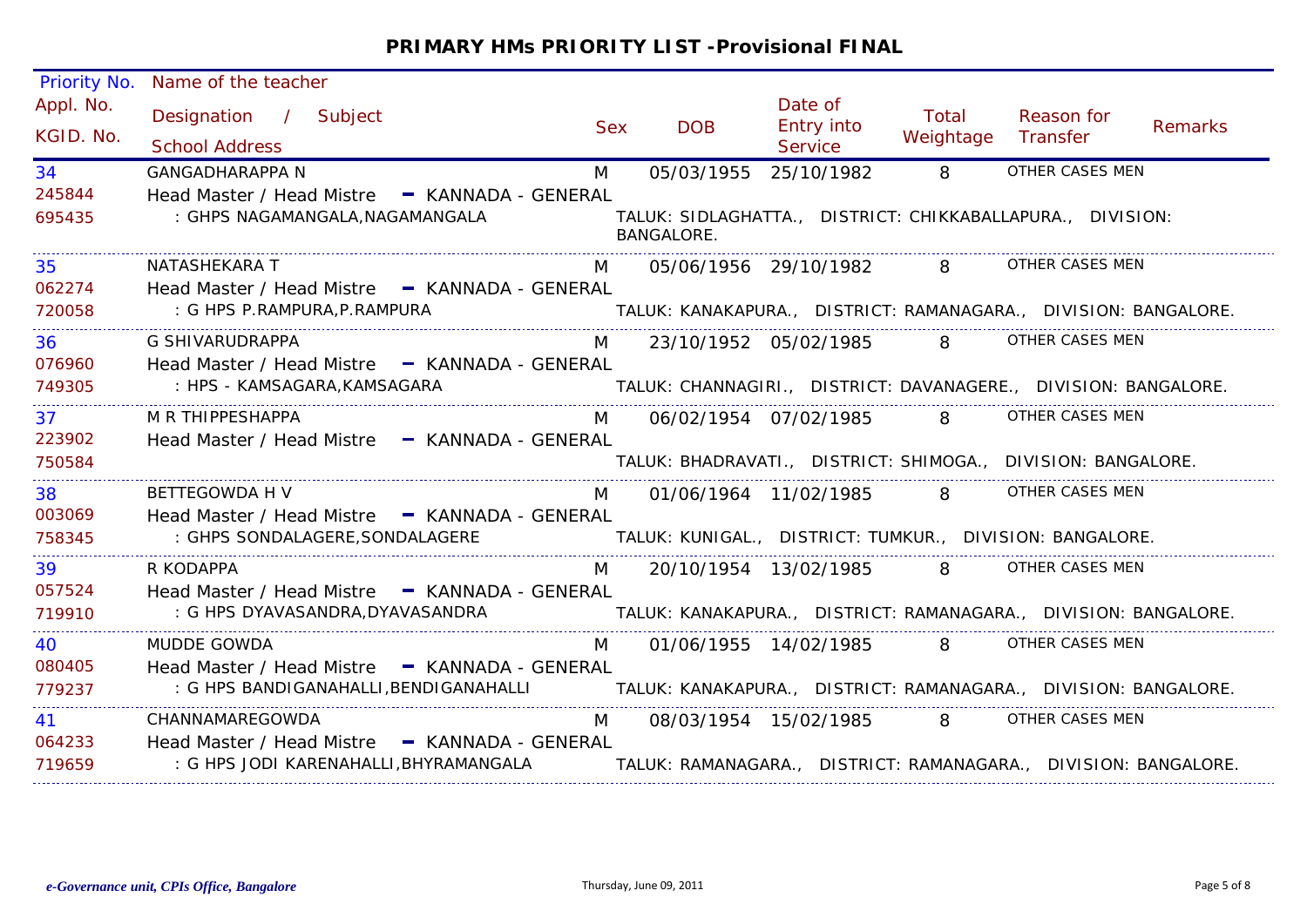| Priority No.           | Name of the teacher                                                                                                               |                |                       |                                         |                    |                                                                    |         |
|------------------------|-----------------------------------------------------------------------------------------------------------------------------------|----------------|-----------------------|-----------------------------------------|--------------------|--------------------------------------------------------------------|---------|
| Appl. No.<br>KGID. No. | Designation / Subject<br><b>School Address</b>                                                                                    | <b>Sex</b>     | <b>DOB</b>            | Date of<br><b>Entry into</b><br>Service | Total<br>Weightage | Reason for<br>Transfer                                             | Remarks |
| 42                     | VEERAVHADRAIAH M H                                                                                                                | M              | 15/10/1955 15/02/1985 |                                         | 8                  | OTHER CASES MEN                                                    |         |
| 132206<br>720073       | Head Master / Head Mistre - KANNADA - GENERAL<br>: G HPS RABBANAHALLI, RABBANAHALLI                                               |                | <b>BANGALORE.</b>     |                                         |                    | TALUK: DEVANAHALLI., DISTRICT: BANGALORE RURAL., DIVISION:         |         |
| 43                     | <b>MALLESHA V</b>                                                                                                                 | M              |                       |                                         |                    | 01/07/1955 06/06/1991 8 OTHER CASES MEN                            |         |
| 074570<br>1164590      | Head Master / Head Mistre - KANNADA - GENERAL<br>: G HPS ANCHIPURA COLONY, BANNAGIRI                                              |                |                       |                                         |                    | TALUK: RAMANAGARA., DISTRICT: RAMANAGARA., DIVISION: BANGALORE.    |         |
| 44                     | A ANANDARAM                                                                                                                       | M <sub>a</sub> |                       | 03/03/1960 14/08/1982                   |                    | 6 OTHER CASES MEN                                                  |         |
| 015555                 | Head Master / Head Mistre - KANNADA - GENERAL                                                                                     |                |                       |                                         |                    |                                                                    |         |
| 719706                 | : G HPS KONAGHATTA, KONAGHATTA                                                                                                    |                | BANGALORE.            |                                         |                    | TALUK: DODDABALLAPURA., DISTRICT: BANGALORE RURAL., DIVISION:      |         |
| 45                     | MANJUNATHA DEVENDRAPPA BATTERA                                                                                                    | M              |                       | 10/06/1956 25/10/1982 6                 |                    | OTHER CASES MEN                                                    |         |
| 101141                 | Head Master / Head Mistre - KANNADA - GENERAL                                                                                     |                |                       |                                         |                    |                                                                    |         |
| 633879                 | : GHPS HALLUR, HALLUR                                                                                                             |                |                       |                                         |                    | TALUK: HIREKERUR., DISTRICT: HAVERI., DIVISION: BELGAUM.           |         |
| 46                     | NAGARAJA M                                                                                                                        | M              |                       | 22/05/1954 04/02/1985 6                 |                    | OTHER CASES MEN                                                    |         |
| 079606                 | Head Master / Head Mistre - KANNADA - GENERAL                                                                                     |                |                       |                                         |                    |                                                                    |         |
| 742892                 | : GHPS HONNANAYAKANAHALLI,HONNANAYAKANA       TALUK: CHANNAGIRI.,   DISTRICT: DAVANAGERE.,   DIVISION: BANGALORE.<br><b>HALLI</b> |                |                       |                                         |                    |                                                                    |         |
| 47                     | S H THIPPANNA                                                                                                                     | M              |                       | 10/05/1955 05/06/1985 6                 |                    | OTHER CASES MEN                                                    |         |
| 046966                 | Head Master / Head Mistre - KANNADA - GENERAL                                                                                     |                |                       |                                         |                    |                                                                    |         |
| 813533                 | : GHPS HOSASAYAPPANA HALLY, DINKA                                                                                                 |                |                       |                                         |                    |                                                                    |         |
| 48                     | RAJASHEKHARAPPA A D                                                                                                               | M              |                       |                                         |                    | 21/01/1960 15/11/1985 6 OTHER CASES MEN                            |         |
| 239144                 | Head Master / Head Mistre - KANNADA - GENERAL                                                                                     |                |                       |                                         |                    |                                                                    |         |
| 1237842                | : GHPS BUDNAHATTY, BUDNAHATTY                                                                                                     |                |                       |                                         |                    | TALUK: CHALLAKERE., DISTRICT: CHITRADURGA., DIVISION: BANGALORE.   |         |
| 49                     | NAGARAJAPPA                                                                                                                       | M              |                       |                                         |                    | 01/05/1961 15/03/1989 6 OTHER CASES MEN                            |         |
| 130222                 | Head Master / Head Mistre - KANNADA - GENERAL                                                                                     |                |                       |                                         |                    |                                                                    |         |
| 123211                 | : GHPS OBAIAHNAHATTY, OBAIAHNAHATTY                                                                                               |                |                       |                                         |                    | TALUK: CHALLAKERE.,  DISTRICT: CHITRADURGA.,  DIVISION: BANGALORE. |         |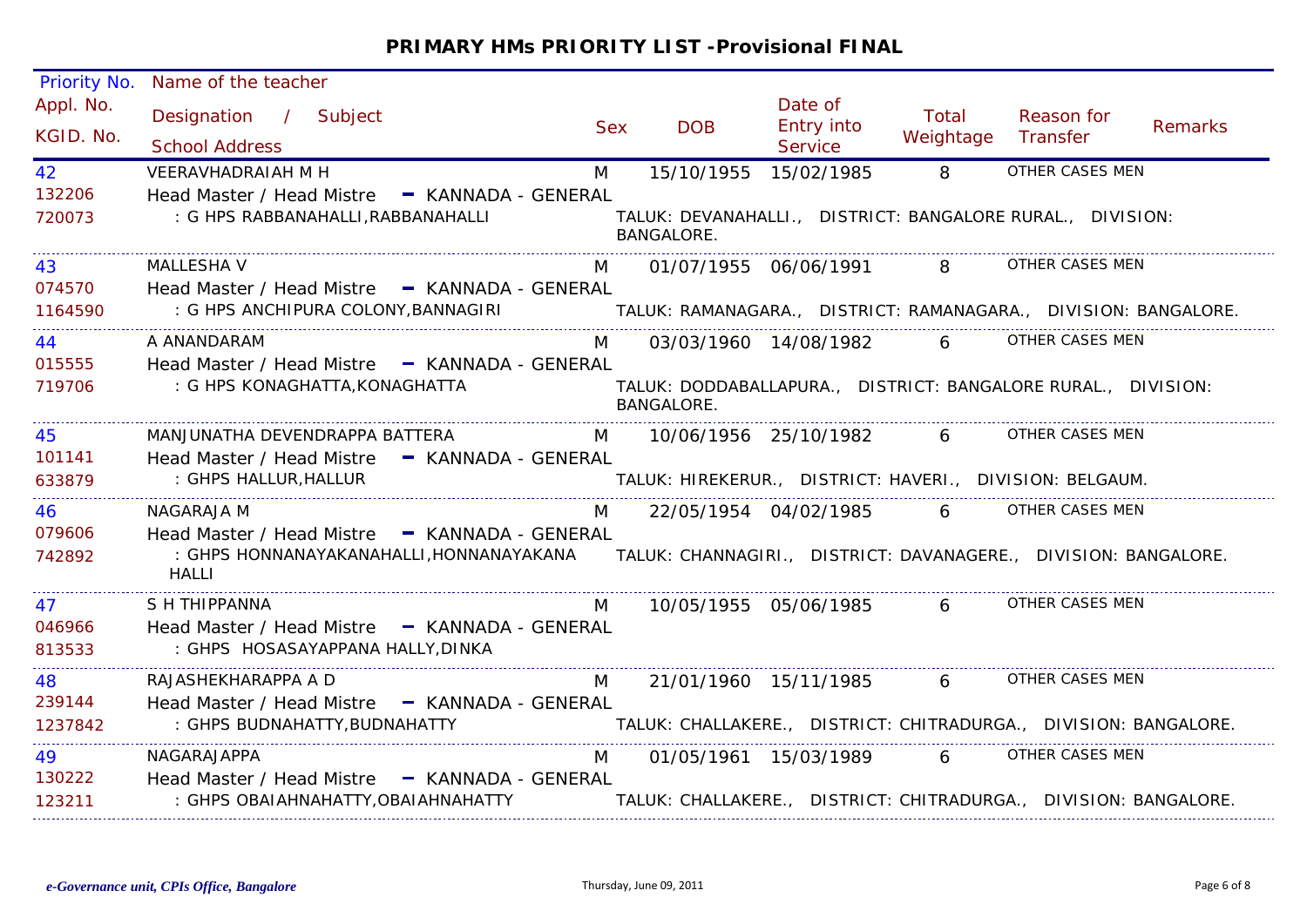| <b>Priority No.</b>    | Name of the teacher                                                                                  |            |                   |                                                |                    |                                                                    |                |
|------------------------|------------------------------------------------------------------------------------------------------|------------|-------------------|------------------------------------------------|--------------------|--------------------------------------------------------------------|----------------|
| Appl. No.<br>KGID. No. | Designation / Subject<br><b>School Address</b>                                                       | <b>Sex</b> | <b>DOB</b>        | Date of<br><b>Entry into</b><br><b>Service</b> | Total<br>Weightage | Reason for<br>Transfer                                             | <b>Remarks</b> |
| 50                     | HONNASHAMAIAH G N                                                                                    | M          | 22/07/1965        | 02/08/1989                                     | 6 <sup>1</sup>     | OTHER CASES MEN                                                    |                |
| 009449                 | Head Master / Head Mistre - KANNADA - GENERAL                                                        |            |                   |                                                |                    |                                                                    |                |
| 1163289                | : G HPS GERAHALLI,GERAHALLI                                                                          |            |                   |                                                |                    | TALUK: KANAKAPURA.,  DISTRICT: RAMANAGARA.,  DIVISION: BANGALORE.  |                |
| 51                     | NANJUNDAPPA                                                                                          | M          |                   | 25/04/1967 03/08/1989 6                        |                    | OTHER CASES MEN                                                    |                |
| 243405                 | Head Master / Head Mistre - KANNADA - GENERAL                                                        |            |                   |                                                |                    |                                                                    |                |
| 1161688                | : G HPS ANEDODDI,KOLLIGANAHALLI                                                                      |            |                   |                                                |                    | TALUK: KANAKAPURA., DISTRICT: RAMANAGARA., DIVISION: BANGALORE.    |                |
| 52                     | R K UMESH                                                                                            | M          |                   |                                                |                    | 28/04/1965 04/08/1989 6 OTHER CASES MEN                            |                |
| 126105                 | Head Master / Head Mistre - KANNADA - GENERAL                                                        |            |                   |                                                |                    |                                                                    |                |
| 1161843                | : G HPS BEERASANDRA, BEERASANDRA                                                                     |            | <b>BANGALORE.</b> |                                                |                    | TALUK: DEVANAHALLI., DISTRICT: BANGALORE RURAL., DIVISION:         |                |
| 53                     | <b>B N RANGADHAMA</b>                                                                                | M          |                   | 19/07/1966 04/01/1990                          | $6 \quad$          | OTHER CASES MEN                                                    |                |
| 059460                 | Head Master / Head Mistre - KANNADA - GENERAL                                                        |            |                   |                                                |                    |                                                                    |                |
| 1127337                | : G.H.P.S. VIRUPASAMUDRA, VIRUPASAMUDRA TALUK: PAVAGADA., DISTRICT: MADHUGIRI., DIVISION: BANGALORE. |            |                   |                                                |                    |                                                                    |                |
| 54                     | N NARASIMHAMURTHY                                                                                    | M          |                   | 29/03/1968 10/02/1990                          | $6 \quad$          | OTHER CASES MEN                                                    |                |
| 015272                 | Head Master / Head Mistre - KANNADA - GENERAL                                                        |            |                   |                                                |                    |                                                                    |                |
| 1031457                | : GHPS BORANAKUNTE, BORANAKUNTE                                                                      |            |                   |                                                |                    | TALUK: HIRIYUR., DISTRICT: CHITRADURGA., DIVISION: BANGALORE.      |                |
| 55                     | M SHANTHAVEERAIAH                                                                                    | M          |                   | 04/04/1966 31/07/1990                          | $6 \quad$          | OTHER CASES MEN                                                    |                |
| 151195                 | Head Master / Head Mistre - KANNADA - GENERAL                                                        |            |                   |                                                |                    |                                                                    |                |
| 1161110                | : G HPS PICCHANAKERE, PICCHANAKERE                                                                   |            |                   |                                                |                    | TALUK: KANAKAPURA., DISTRICT: RAMANAGARA., DIVISION: BANGALORE.    |                |
| 56                     | M P GOVINDARAJU                                                                                      | M          |                   |                                                |                    | 01/04/1970 09/09/1992 6 OTHER CASES MEN                            |                |
| 128125                 | Head Master / Head Mistre - KANNADA - GENERAL                                                        |            |                   |                                                |                    |                                                                    |                |
| 1166362                | : G HPS BETTENAHALLI, JALIGE                                                                         |            | <b>BANGALORE.</b> |                                                |                    | TALUK: DEVANAHALLI., DISTRICT: BANGALORE RURAL., DIVISION:         |                |
| 57                     | <b>VENKATESHAIAH S J</b>                                                                             | M          |                   | 10/02/1964 15/09/1992 6                        |                    | OTHER CASES MEN                                                    |                |
| 240608                 | Head Master / Head Mistre - KANNADA - GENERAL                                                        |            |                   |                                                |                    |                                                                    |                |
| 1166570                | : G HPS GOTTIPURA, GOTTIPURA                                                                         |            |                   |                                                |                    | TALUK: HOSAKOTE., DISTRICT: BANGALORE RURAL., DIVISION: BANGALORE. |                |